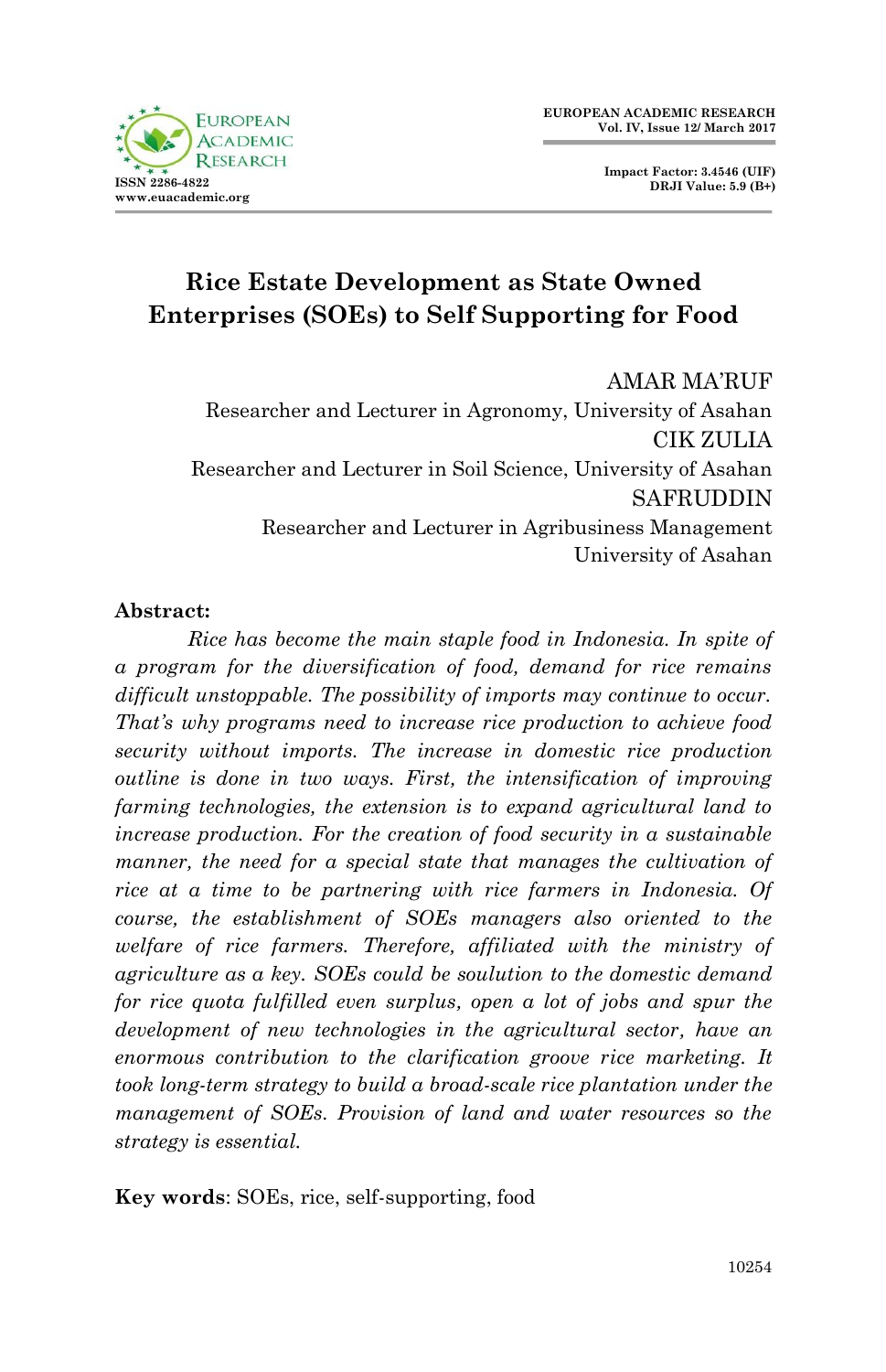## **INTRODUCTION**

Rice has become the main staple food in Indonesia. In spite of a program for the diversification of food, demand for rice remains difficult unstoppable. The latest data show that in 2013 the average Indonesian people consume rice as much as 1,642 kg per week (Statistics Indonesia, 2015). For the average consumption per year, the authors perform calculations in a way 365/7 per week multiplied by consumption, the result is 85.62 kg per year. Although there are different figures from several sources, data from the Agriculture Ministry of Indonesia 124 kg per year. But according to the National Development Planning Agency (2015), household consumption and home meal that comes closest to reality, ie 114 kg per year. Data from Central Bureau of Statistics and the National Development Planning Agency (2015) *cit.* Anonymous (2014), the projected total population of Indonesia in 2015 reached 255.46 million. Thus, consumption of rice per year throughout Indonesia for this time being about 12.29 million tons.

To meet consumption value is so great, every year the government had to import rice from countries such as Vietnam, Thailand, China, Pakistan, and the United States. The value of imports is dynamic every year. In the last 5 years, the largest rice imports occurred in 2011 amounted to 2.75 million tons. The latest data show that in 2013 Indonesia imported more than 472 thousand tons. (Statistics Indonesia, 2015). The possibility of imports may continue to occur. That's why programs need to increase rice production to achieve food security without imports.

## **CONCEPT IDEA**

The increase in domestic rice production outline is done in two ways. First, the intensification of improving farming technologies to achieve higher output in the same area of land.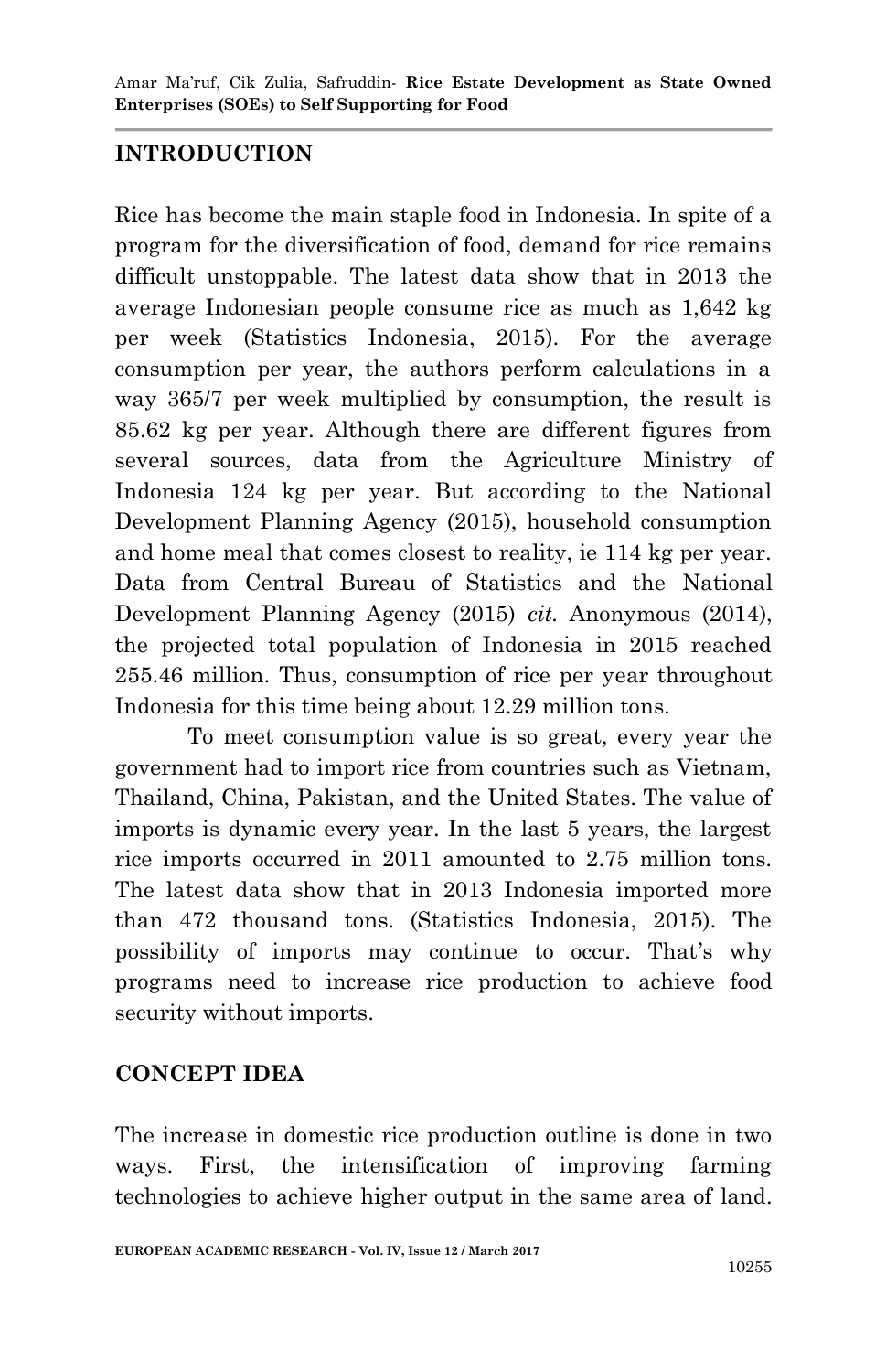Second, the extension is to expand agricultural land to increase production. Obviously, the government of Indonesia through the Ministry of Agriculture has attempted to do so. Intensification is done through creating new technologies that increase productivity. As Legowo row planting system which is able to increase the yield of approximately 19.9 - 22% (Misran, 2014). But not in line with the extension. Over the years, the land area for rice cultivation even more decreased as a result of land conversion. Wetland converted into housing estates, industrial area, shopping, and so on. In fact, the impact of land conversion tends to be permanent. That is, the problem in the long term despite ongoing land conversion is not done. In contrast to other problems such as pest attack, drought, floods, and falling prices. The problems are only temporary or short periods (Irawan, 2008). Rice field is risky to convert. Most wetland for rice is land S1 class (very appropriate) and S2 (appropriately enough) that tend to have a flat topography so that it matches the function converted into residential, industrial areas, and more.

While still a staple food of Indonesian society, rice continues to act as a social commodity, economic, even political. Rice cultivation is a branch of production which regulates lives of many people. By doing so, management must continue to refer to the Undang-undang 1945 of the Republic Indonesia Article 33, which is in line with religious rules that human association in three things: water, grass (such as agriculture and animal husbandry), and fire (such as energy from fossil fuels ). For example, fuel is a necessity livelihood of many people, it is managed entirely by the state that can not be monopolized. In this case managed by PT Pertamina as the State Owned Enterprises (SOEs).

Indonesia already has some of the companies that manage the production branch concerning lives of all people in Indonesia. Starting from the processing industry, information and telecommunications, the financial services and insurance,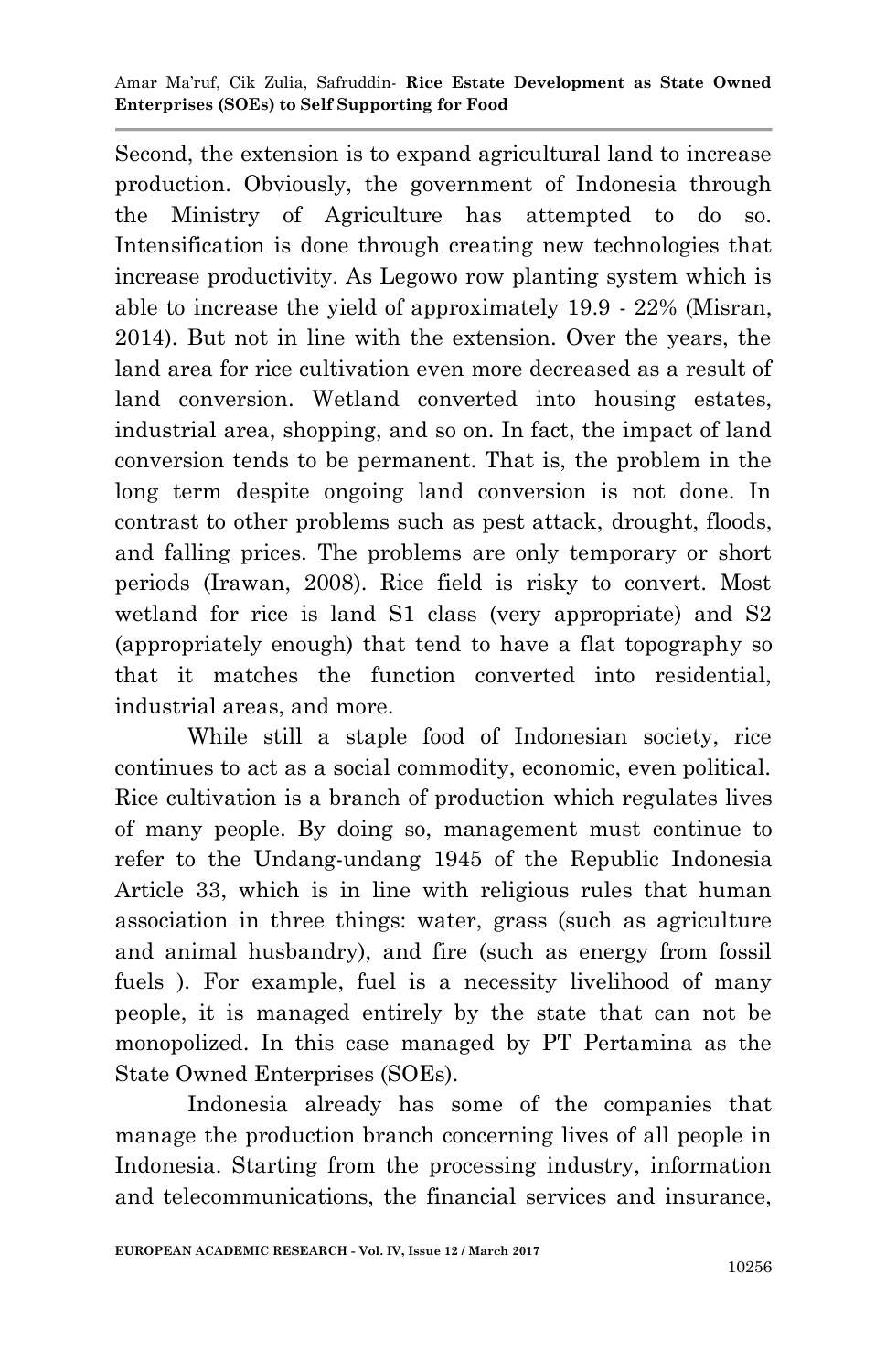scientific and technical, construction, water supply and waste management, trading, mining, transportation, and of course agriculture.

For the creation of food security in a sustainable manner, the need for a special state that manages the cultivation of rice at a time to be partnering with rice farmers in Indonesia. Of course, the establishment of SOEs managers also oriented to the welfare of rice farmers. Shaped like PT Perkebunan Nusantara, stretching across Indonesia. This state can not stand alone. There needs to be affiliated with some other SOEs that supports the cultivation of land preparation, processing to marketing. Start SOE seed providers such as PT Sang Hyang Sri, a provider of fertilizers such as PT Pusri, water providers such as PT Perum Jasa Tirta I and II, to Bulog, and some other enterprises that can support the activities of rice cultivation large scale to hundreds of thousands or millions of hectares , Of course, also with several ministries to run synergistically with well-being in other fields.

Already there SOEs with the same style, namely PT Padi Energi Nusantara. The business entity is the result of a consortium of enterprises engaged in the agricultural industry. PT PEN helped make the farmers as partners to form a business entity owned by farmers. As already established, PT Energi Subang Agro Petani in Subang, West Java.

# **ANALYSIS**

Build a rice farm with a large scale would require a long time and a lot of running budget. But it was outweighed by the advantages to be gained if it is already running. Some of these advantages are:

*First,* the domestic demand for rice quota fulfilled even surplus. In the previous sections already written the last data import amount of rice, which is 472 thousand tons. Let's just say the average productivity in the fields 4 tons per hectare, a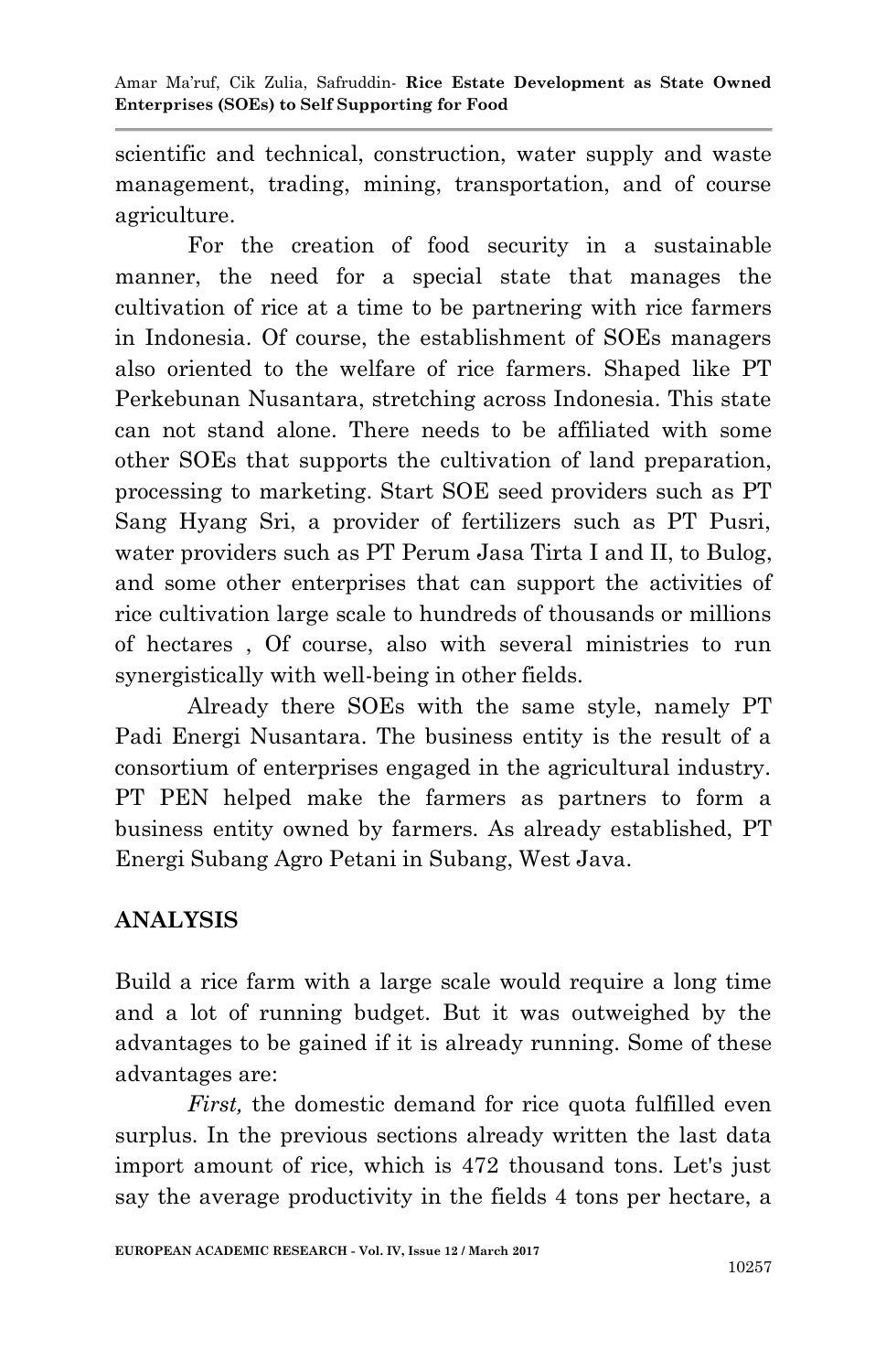minimum of two harvests a year, it produces 8 tons per hectare per year. If the rice SOE managed to build 100 thousand hectares, has produced 800 thousand tons per year. Import 472 thousand tons already covered. 100 thousand hectares across Indonesia is a small number when compared to oil palm plantation area only in one province alone. Citing data from the Agricultural Research Indonesia (2011), in Riau Province vast oil palm plantations reached 1.78 million hectares. That is, the potential for building a rice plantation is more than 100 thousand hectares of very large. If Indonesia does not import rice prices more competitive national production so as to improve the welfare of farmers. The surplus can be exported commodities thus increasing the country's revenue.

*Second,* open a lot of jobs and spur the development of new technologies in the agricultural sector. There are still many rice cultivation management is done traditionally. One reason for the knowledge of farmers who are not uniform in every place. If commodity rice is cultivated on an industrial scale under a single management, management and technology would have been the same. New technologies continue to emerge because it encouraged higher productivity. The technology must be transmitted to the local farmers. Assistance to farmers to grow. SOE rice acts as a nucleus, and the farmers in the vicinity is a plasma that deserves attention and assistance.

*Third,* have an enormous contribution to the clarification groove rice marketing. There are still many farmers confused market yields. The edges are selling to middlemen although the price is far below the actual market price. In many places the problem can be addressed through the establishment of Village Unit Cooperatives (KUD) or farmer cooperatives formed by farmers' groups. Cooperatives or farmer cooperatives also play a role to accommodate the crop. But unfortunately not in all areas there. SOE rice could be a place to market the crop farmers in the vicinity. The existence of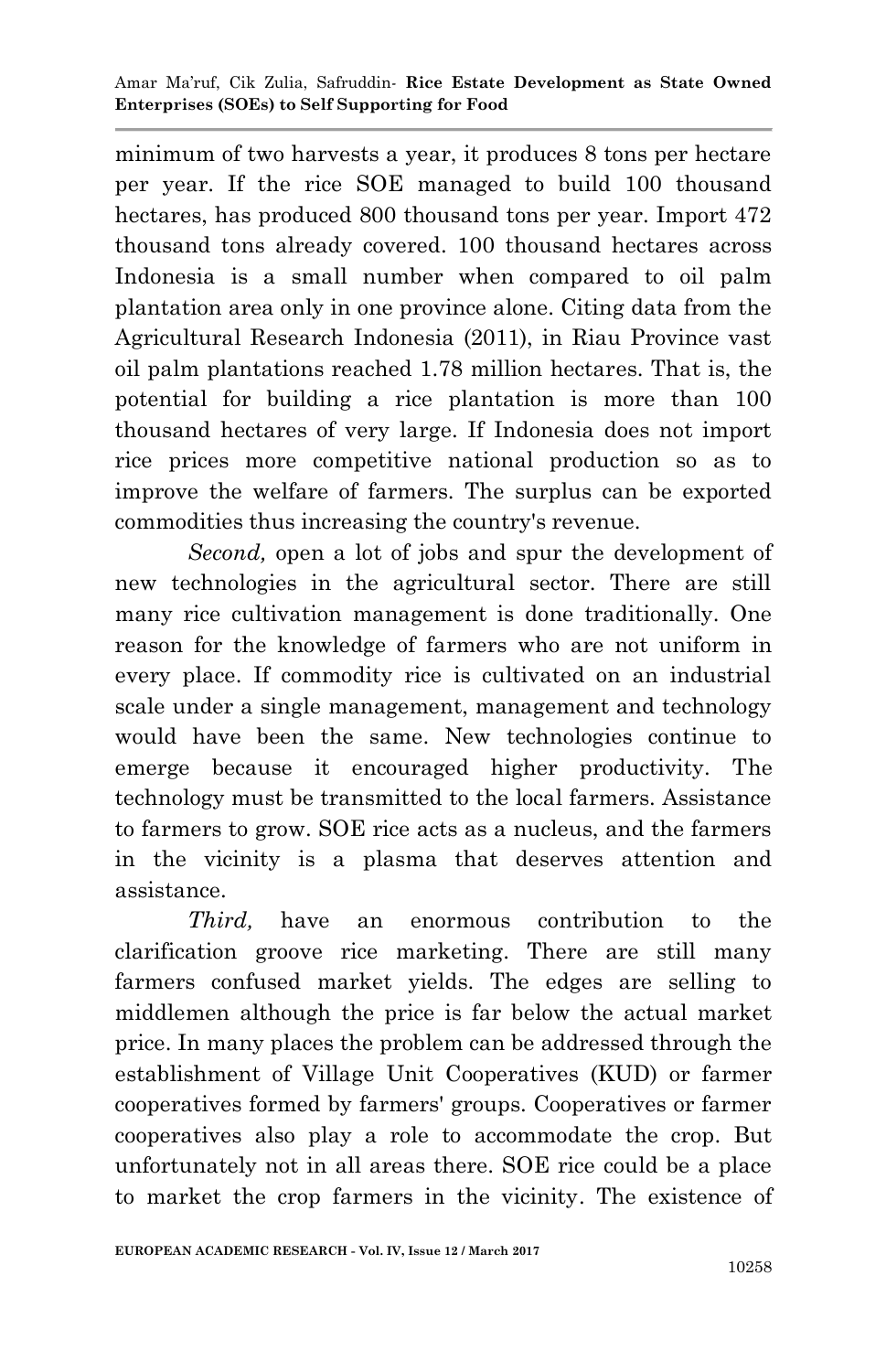Amar Ma'ruf, Cik Zulia, Safruddin*-* **Rice Estate Development as State Owned Enterprises (SOEs) to Self Supporting for Food**

state-owned enterprises have the opportunity to anticipate the rice monopoly price.

The stages are very strategic in building rice SOE is providing the land and water installations. Through Presidential Decree No. 24 in 2010 and the Regulation of the Minister of Agriculture No. 61 / Permentan / OT.140 / 10/2010 form the Directorate General of Agricultural Infrastructures. One task is to expand the area under food crops. In the period 2011-2012, the Director General of Agricultural Infrastructures has scored new fields covering an area of 143 334 hectares or 88% of the target of 162 680 hectares. In 2013 an area of 65,000 hectares. While the target until 2025 required the addition of raw rice fields covering 2.66 million hectares (Subdit Expanding the Area of Food Crops Region, 2013). Of the targeted land area, should be partly managed by SOE rice. SOE is given in the form of land leasehold.

Provision of natural resources on land and irrigation facilities, should be in line with the provision of human resources (HR). During this time the rice is still a lot of traditionally managed. It's a problem. With the increasing need for rice, the traditional workforce even more decreased. Keep in modern technologies. Modern management technologies are certainly easier to implement if the cultivation of rice in the form of plantations. May refer through research results, or appropriate technology that has been applied to other countries. Also must cooperate with educational institutions, in this case the college.

## **CONCLUSION**

It took a long-term strategy to build a broad-scale rice plantation under the management of SOEs. Not quite in only one period of presidential leadership. Need to plan a strategy. Provision of land and water resources so the strategy is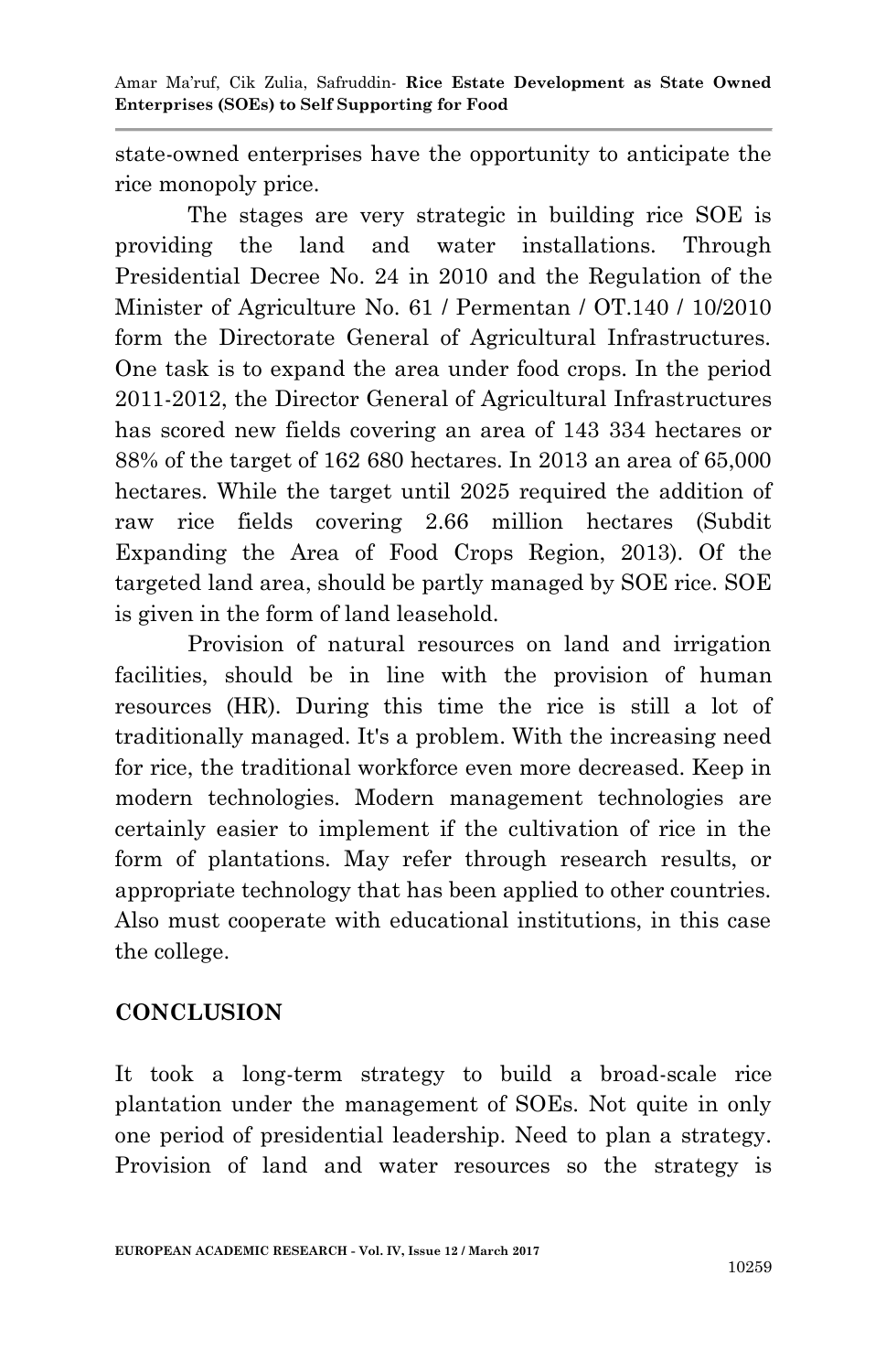Amar Ma'ruf, Cik Zulia, Safruddin*-* **Rice Estate Development as State Owned Enterprises (SOEs) to Self Supporting for Food**

essential. Therefore, affiliated with the ministry of agriculture as a key.

Indonesia relies on educational progress. Universities are expected to carry out research function optimally, while others create a master practitioner about the technical. Providing personnel starting at secondary school level, such as through vocational agriculture. The size of the government budget on education in line with the provision of human resources for state-owned rice. For example, the Directorate of Budget Formulation Indonesia, (2014) state for the Ministry of Education and Culture have reached 67.2 trillion rupiah. This figure does not include the institution related to education, such as the Ministry of Religious Affairs. Or ministry that intersect near the SOE rice, namely the Ministry of Agriculture.

#### **REFERENCES**

- 1. Anonymous. 2014 Data Center and Information Systems Agriculture. Food Consumption Bulletin Volume 5 Number 4
- 2. Central Bureau of Statistics. 2015. Rice Imports by Country of Origin Main 2000 - 2013. On http://www.bps.go.id/ accessed 10 September 2015
- 3. Central Bureau of Statistics. 2015 Projected Population by Province, 2010 - 2035. On http://www.bps.go.id/ accessed 10 September 2015
- 4. Central Bureau of Statistics. The average consumption per capita week Several Kinds of Essential Food Ingredients 2007 - 2013. On http://www.bps.go.id/ accessed 10 September 2015
- 5. Directorate for Budget Preparation. 2014 Draft State Budget 2015, the Directorate General of Budget, Ministry of Finance of the Republic of Indonesia.